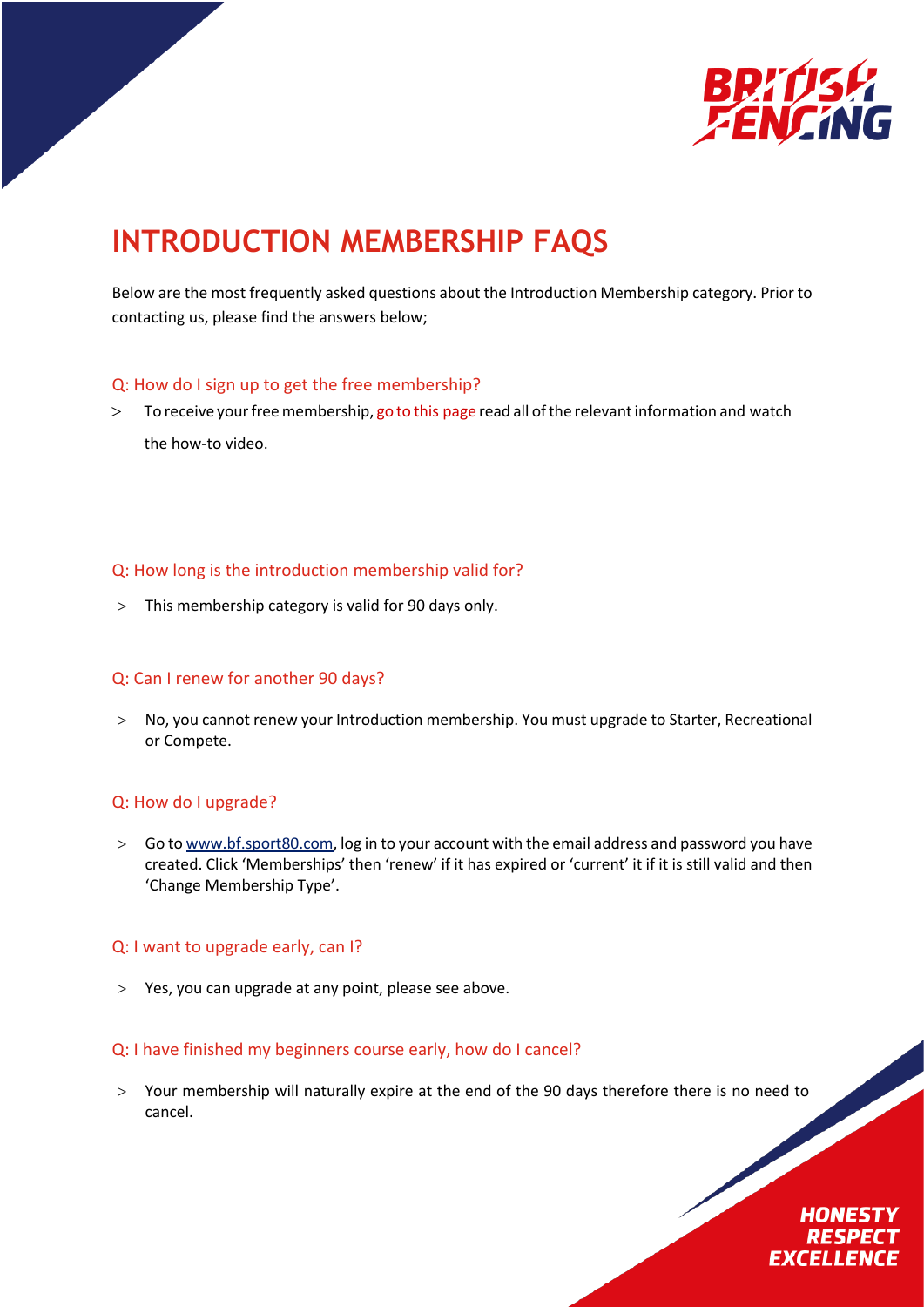# Q: Can I fence at another club?

> No, to fence at another club you must upgrade to Starter membership or higher.

# Q: Can I enter a competition?

> No, to enter a competition you must upgrade to Compete membership.

# Q: My club isn't listed on the dropdown menu, what do I do?

> If your club isn't listed their membership has expired. Please ask them to renew their membership as soon as possible and then sign up to your free membership. You **must** select which club you are part of to ensure the membership is valid.

#### Q: I have forgotten my password to access my account, who do I contact?

> To reset your password, go to www.bf.sport80.com and click 'forgotten my password' and enter the email address you have registered your account with.

#### Q: I am half way through my beginner course, can I sign up?

 $>$  Yes, you can sign half way through. Your membership will then be valid for 90 days. At which point, you must be upgrade to Starter or above if you are still fencing at the club.

#### Q: Am I covered by British Fencing's Insurance?

> The free 'Introduction' membership insures participants/new members of beginner's courses offered by affiliated clubs for up to 90 days. New participants of beginner's courses **must** have a valid Introduction membership to be covered. Please note this is a change to previous policy, see the insurance overview document on the British Fencing Website.

Q: I have previously been a member of British Fencing, but I am getting back into the sport, am I eligible?

> If you have ever had a British Fencing membership, you are not eligible.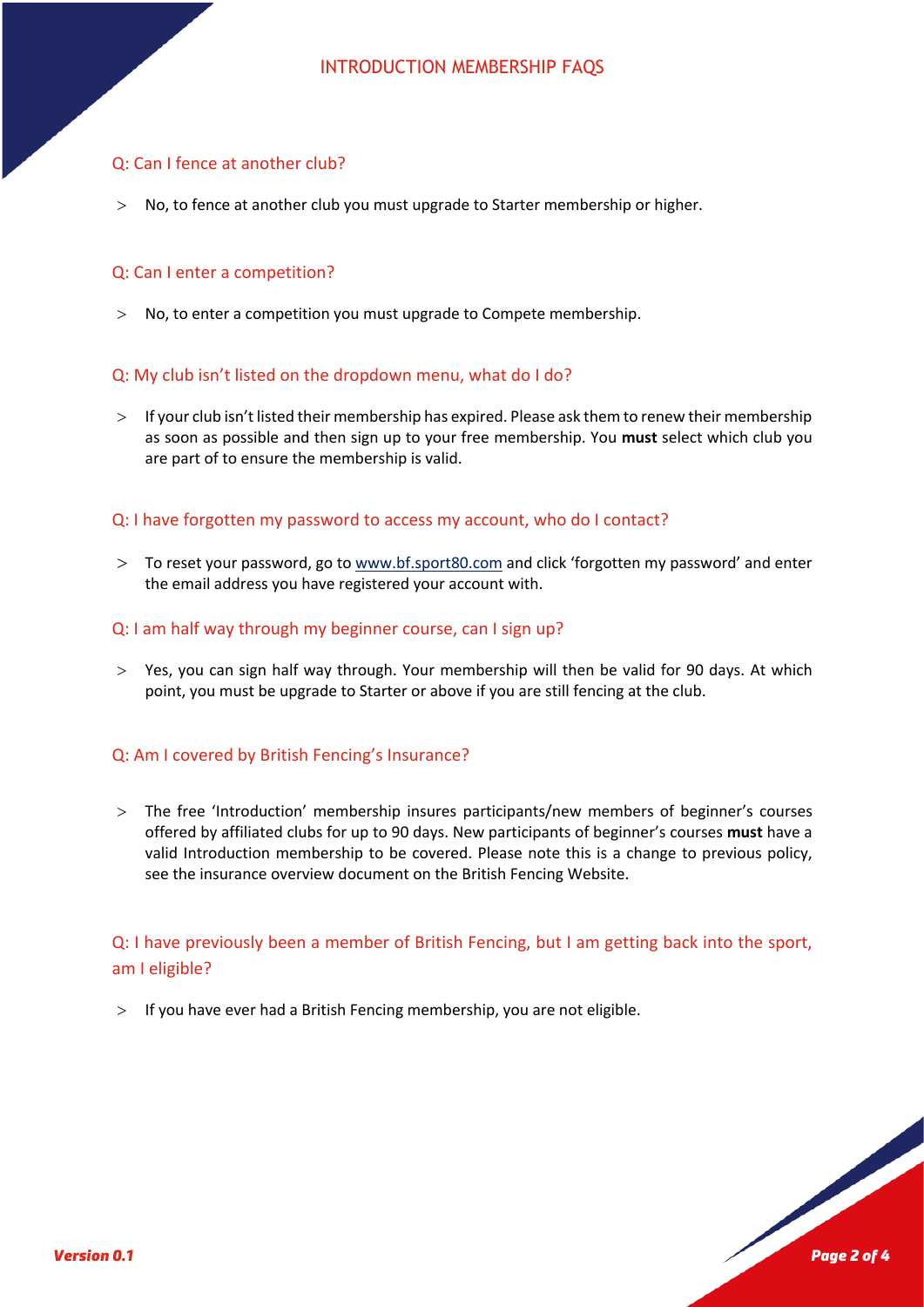# Q: My club includes Starter Membership within my beginner course fees, what do I do?

> If a Starter Membership is included within your beginner's course fee, then you will automatically become a Starter Member under the terms and conditions of your club. You will not be able to access the Introduction Membership.

# Q: I am having trouble using the Sport80 platform, help!

> Click the 'support' button on the top of the Sport80 website. Alternatively, contact British Fencing at headoffice@britishfencing.com.

#### Q: Do I need to become a member before I attend my first session?

> No, you can take part in your first session before becoming an Introduction member. When you return for your second session, you must ensure you have become a member.

#### Q: How long does the sign-up process take?

> It should take you less than 5 minutes to complete all of the required fields.

# Q: I help run a fencing club and we are planning a one off 'Have a Go' session at a local event. Does everyone need to sign up to have a go?

> No, individuals are more than welcome to try the sport at your one off have a go session. Nonmembers who participate in a taster session or similar introductory activity consisting of a single session of less than 3 hours duration of active participation are still covered by British Fencing insurance.

#### Q: Do participants have to sign up BEFORE they attend my club?

> No, participants can attend your first session before they become members. Once they return for their second session, they should have become members. There is a flyer available on the BF website to include in your welcome packs.